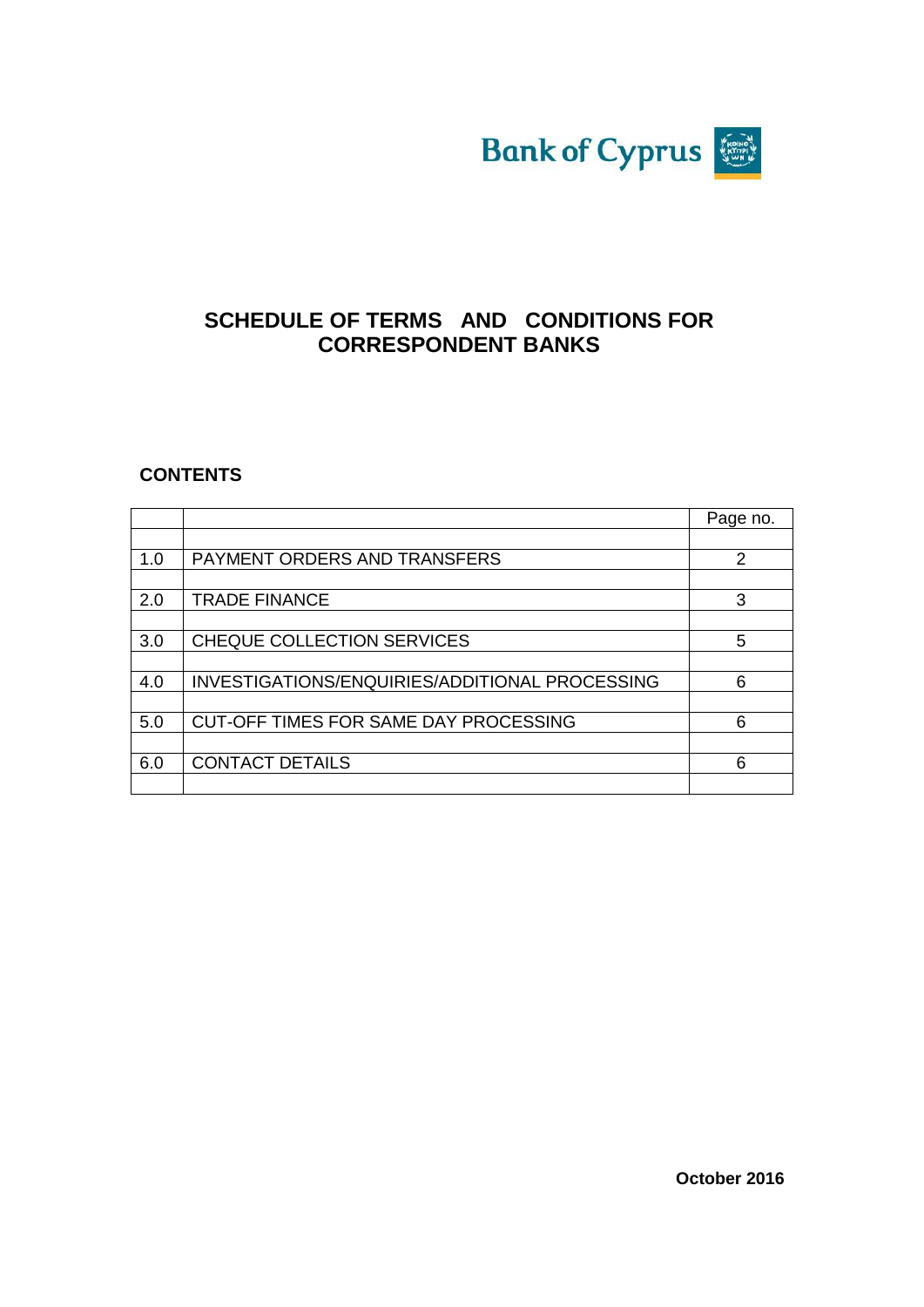# **1.0 PAYMENT ORDERS AND TRANSFERS**

#### **1.1 Bank-to-Bank Transfers (MT2xx)**

| Credited in our books       | Free |
|-----------------------------|------|
| Transferred to another Bank | €3   |
|                             |      |

#### **1.2 Customer Payments (MT1xx)**

#### **a) Payments in Euro:**

#### i. Option charges 'OUR'

| For amounts $\leq \text{\ensuremath{\mathsf{E}}}12.500$ | €10 |
|---------------------------------------------------------|-----|
| For amounts > €12.500 - €50.000                         | €25 |
| For amounts $> \text{\textsterling}50.000$              | €50 |
|                                                         |     |

#### ii. Option charges 'SHA/BEN' (PSD Compliant)

| <b>Book Transfers</b>                | Free |
|--------------------------------------|------|
| Third Party Transfers (Handling Fee) | €2   |
|                                      |      |

#### **b) Payments in other currencies (option charges 'OUR'):**

| For amounts equivalent to $\leq \text{\ensuremath{\in}} 1.000$ | €12,50 (equivalent in Foreign Currency) |
|----------------------------------------------------------------|-----------------------------------------|
| For amounts equivalent to $> \text{\ensuremath{\in}} 1.000$    | €25 (equivalent in Foreign Currency)    |
|                                                                |                                         |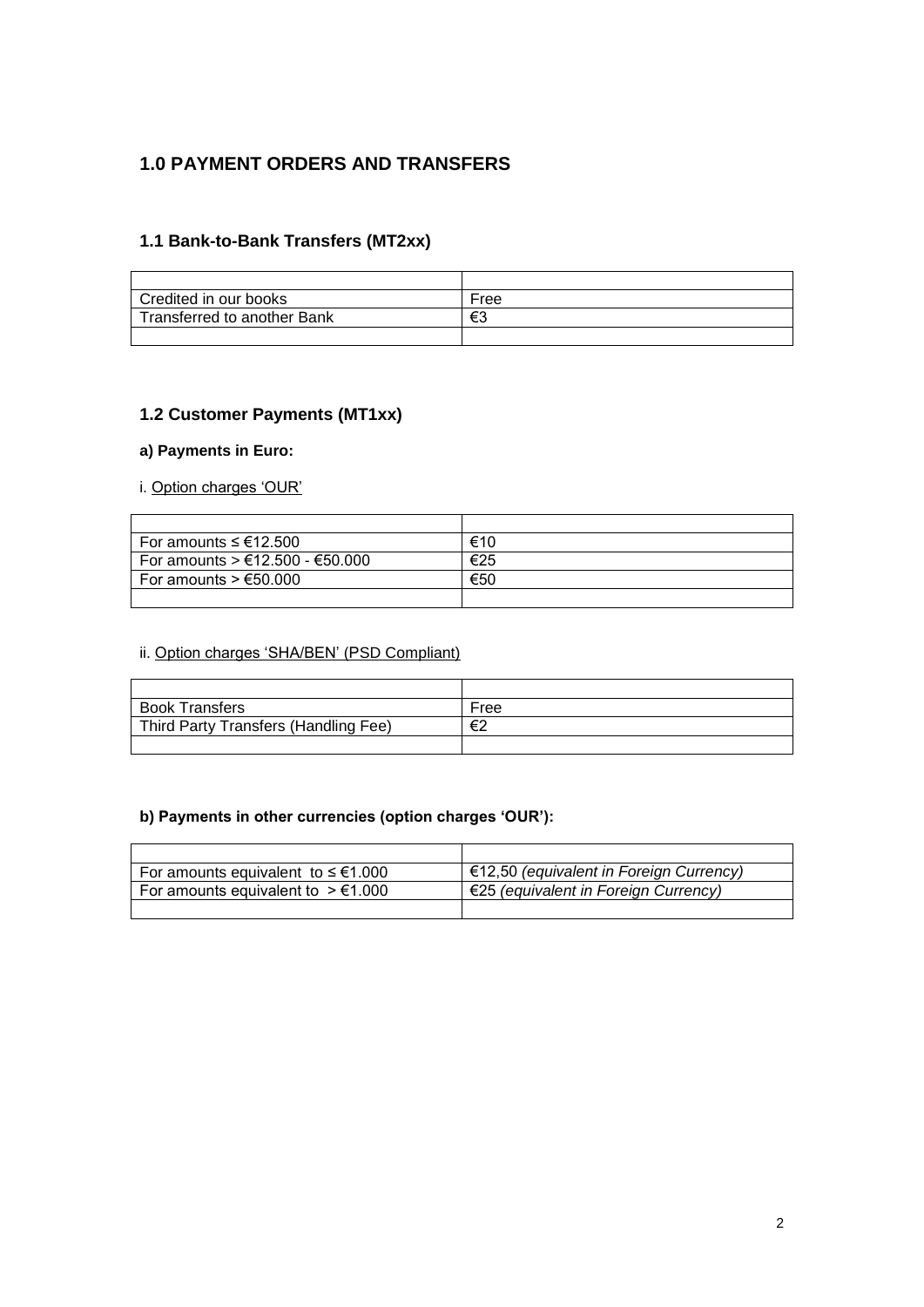### **2.0 TRADE FINANCE**

For all transactions mentioned under this section, the following charges will **additionally** apply:

| <b>Transaction Fee</b>           | €40 |
|----------------------------------|-----|
| <b>Amendment Transaction Fee</b> | €35 |
|                                  |     |

# **2.1 Documentary Credits**

| Advising/passing on a credit without adding our | Commission 0,05%                     |
|-------------------------------------------------|--------------------------------------|
| confirmation                                    | (minimum €50, maximum €200)          |
|                                                 |                                      |
| Confirming a credit                             | Minimum 0,2% per period of 3 months  |
|                                                 | or part thereof                      |
|                                                 | (minimum $£100$ )                    |
|                                                 |                                      |
| Amendments/Cancellations                        | €30                                  |
|                                                 |                                      |
| Transferring a Credit or part thereof           | 0,1% per month or part thereof, with |
|                                                 | minimum 0,3%                         |
|                                                 | (minimum $€100$ )                    |
|                                                 |                                      |
| Payment/Execution under Documentary Credits     | 0,25%                                |
|                                                 | (minimum $€50$ , maximum $€150$ )    |
| <b>Exchange Commission</b>                      | 0.4%                                 |
|                                                 | (minimum $€5$ , maximum $€400$ )     |
|                                                 |                                      |
|                                                 | If no conversion of currency is      |
|                                                 | involved, handling commission of     |
|                                                 | 0,50%                                |
|                                                 | (minimum €10, maximum €1.000)        |
|                                                 |                                      |
| Acceptances/Deferred Payment undertakings       | Minimum 0,2% per period of 3 months  |
|                                                 | or part thereof                      |
|                                                 | (minimum €100)                       |
|                                                 |                                      |

#### *NOTES:*

*-No commission will be refunded where a credit is cancelled or expires totally or partially unutilised.*

*-For increases in amount and / or extension of time, additional commission is charged (Advising and/or Confirmation)*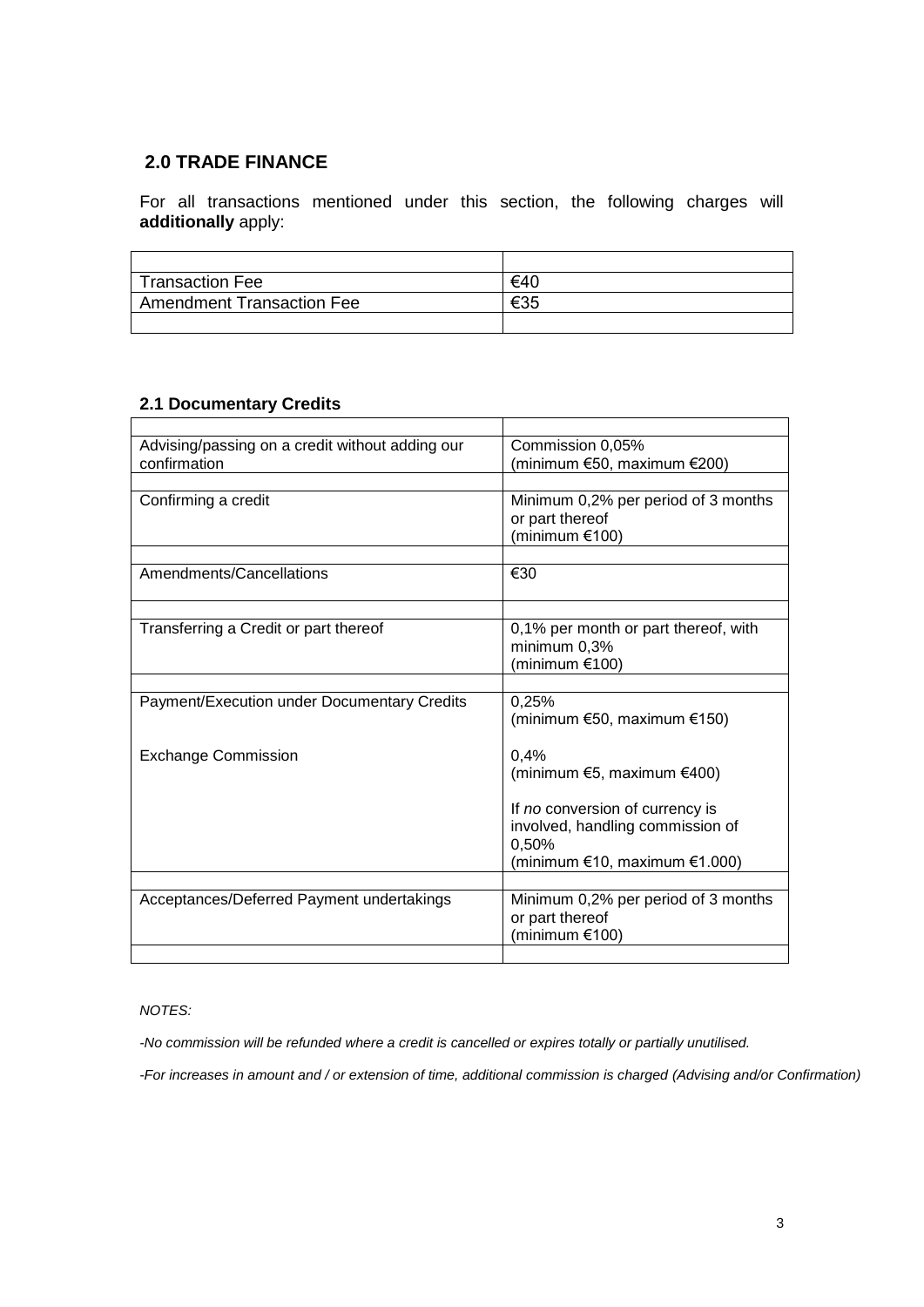# **2.2 Guarantees and Standby Letters of Credit**

### **a) Guarantees**

| Issuing a Letter of Guarantee under another Bank's | Subject to arrangement |
|----------------------------------------------------|------------------------|
| <b>Counter Guarantee</b>                           |                        |
|                                                    |                        |
| Advising an issuing Bank's Guarantee without       | €50                    |
| responsibility                                     |                        |
|                                                    |                        |
| Amendments                                         | €30                    |
|                                                    |                        |

### **b) Standby Letters of Credit**

| Issuing a Standby Letter of Credit under another | Subject to arrangement       |
|--------------------------------------------------|------------------------------|
| Bank's Counter Standby Letter of Credit          |                              |
|                                                  |                              |
| Advising a Standby Letter of Credit              | €50                          |
|                                                  |                              |
| Confirming a Standby Letter of Credit            | Minimum 0,2% per period of 3 |
|                                                  | months or part thereof       |
|                                                  | (minimum $£100$ )            |
|                                                  |                              |
| Amendments                                       | €30                          |
|                                                  |                              |

### **2.3 Indemnities to Shipping Companies for missing Bills of Lading** €50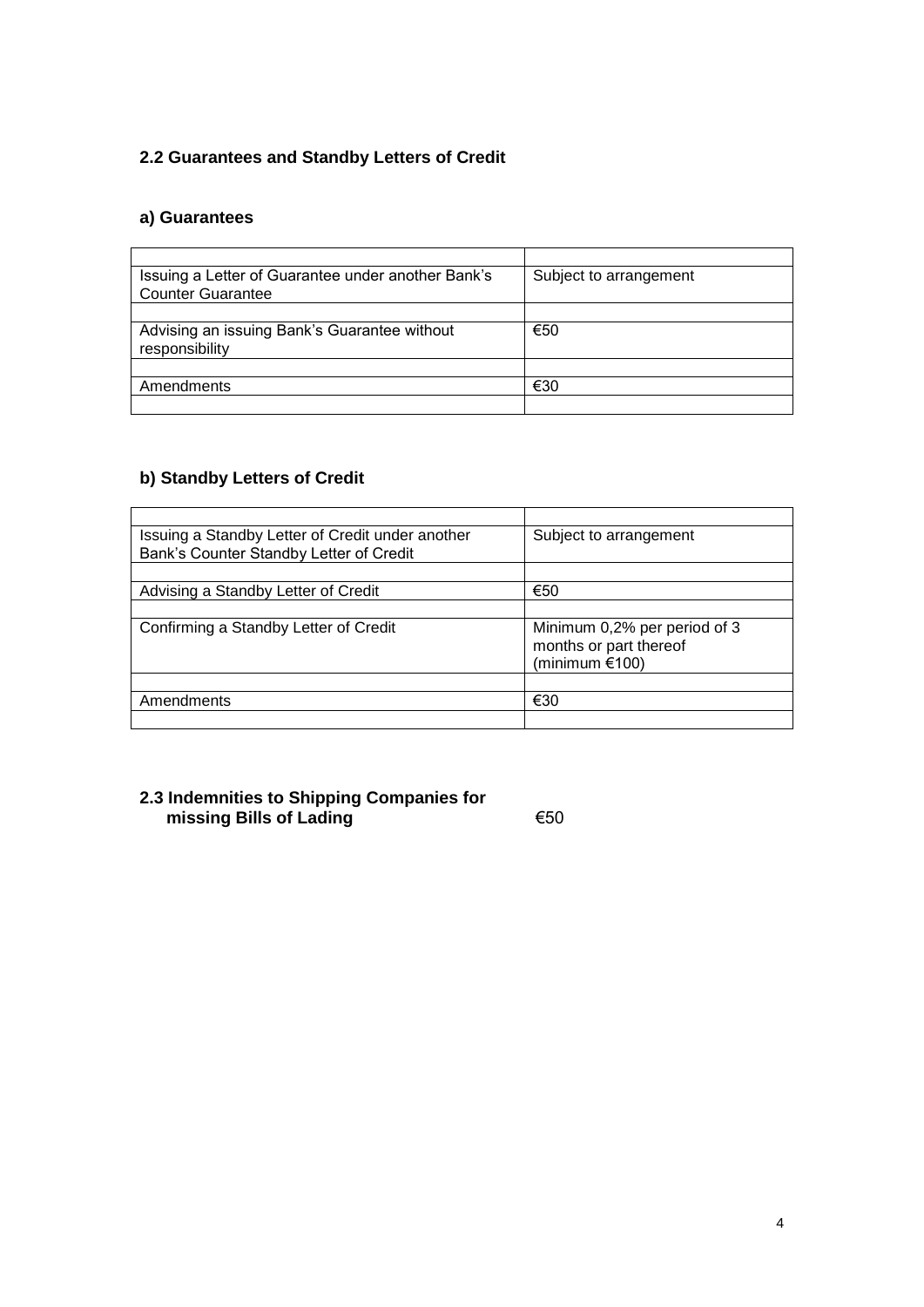# **3.0 CHEQUE COLLECTION SERVICES**

For all transactions mentioned under this section, the following charges will **additionally** apply:

| Transaction Fee           | €40 |
|---------------------------|-----|
| Amendment Transaction Fee | €35 |
|                           |     |

### **3.1 Cheques (After final payment)**

| <b>Handling Commission</b> | 0,25%                             |
|----------------------------|-----------------------------------|
|                            | (minimum $€10$ , maximum $€500$ ) |
|                            |                                   |
| Cheques returned unpaid    | €30                               |
|                            |                                   |

### **3.2 Clean Bills and Documentary Collections**

| <b>Handling Commission</b>       | 0,25%                             |
|----------------------------------|-----------------------------------|
|                                  | (minimum $€10$ , maximum $€500$ ) |
|                                  |                                   |
| <b>Collection Commission</b>     | 0,2%                              |
|                                  | (minimum $E$ 20, maximum $E$ 100) |
|                                  |                                   |
| Acceptance/Guaranteed Commission | $0,2\%$ monthly                   |
|                                  | (minimum 0,6% or minimum amount   |
|                                  | €25)                              |
|                                  |                                   |
| Items returned unpaid            | €30                               |
|                                  |                                   |
| <b>Protest Fee</b>               | €50                               |
|                                  |                                   |